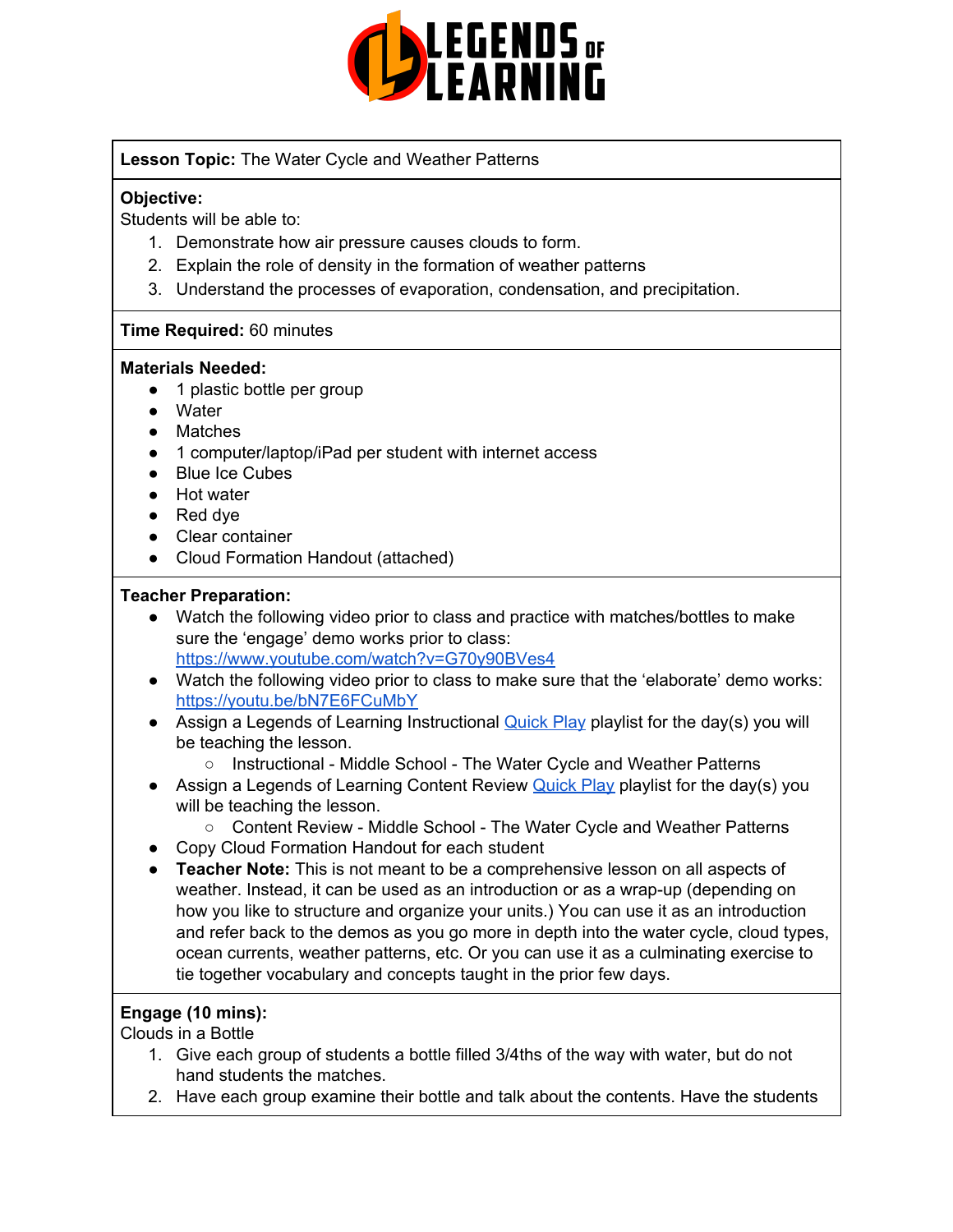

shake their bottles (helps with the saturation piece explained in the video) and squeeze them to demonstrate that nothing is really happening yet. Talk about how this bottle could represent the open ocean or other bodies of water and how there is water vapor in the air that is not visible.

- 3. Do the demo (see the Teacher Preparation section for more details on the demo) with your own bottle and match to show the students how it works.
- 4. Walk around the classroom and drop matches in the bottles of each group. Have students cap the bottles after the match is dropped in.
- 5. Allow students to experiment with varying amounts of pressure to create the 'clouds'.
- 6. When students have concluded their observations, discuss the elements required to create clouds, how air pressure plays a role in cloud formation, etc. Address any basic questions about cloud formation at this point.

### **Explore (15 minutes):**

- 1. Have your students sign in to Legends of [Learning](https://intercom.help/legends-of-learning/en/articles/2154920-students-joining-a-playlist). Instruct students to complete the Instructional playlist.
- 2. As students complete the assigned game*,* they should answer the assessment questions to give you a general idea of their understanding of the content.
- 3. Assist students as needed during game play, pause playlist if you need to address content or questions to the entire class.

### **Explain (10 minutes):**

- 1. Have students attempt "Cloud Formation Discussion Questions" in the handout.
- 2. Go over the questions with the class and let question #3 lead you into the next demo. Explain that not only does air pressure play a role in weather formation, temperature, density, and gravity play a role in moving water around our planet.

### **Elaborate (10 minutes):**

- 1. Take out the clear plastic tub filled with room temperature water. Remind students that temperature was one mechanism that affects weather.
- 2. Add the hot red water and blue ice cubes to the system and have students make notes of their observations using the "Colored Water Demonstration" section of the handout.
- 3. Discuss with the class ways in which temperature affects density and how all these mechanisms combine in different ways to drive the water cycle and weather patterns.
- 4. Pull up a diagram of the water cycle on your projector/smartboard or draw a simple diagram on a whiteboard. Draw in arrows that will indicate areas where heat (from the sun) would cause evaporation and then cloud formation. Remind them how high versus low air pressure would affect this. Show locations where gravity would pull precipitation from the sky down to earth and over the surface of the earth. Indicate how cooling would affect density and drive weather patterns.

### **Evaluate (15 minutes):**

- 1. Have your students sign in to Legends of [Learning](https://intercom.help/legends-of-learning/en/articles/2154920-students-joining-a-playlist). Instruct students to complete the Content Review playlist.
- 2. [Analyze](https://intercom.help/legends-of-learning/en/articles/2154918-tracking-student-progress-and-performance) student results to determine what concepts need to be a focus for reteaching.
- 3. Use progress on the game to assess student understanding of evaporation, condensation, and precipitation.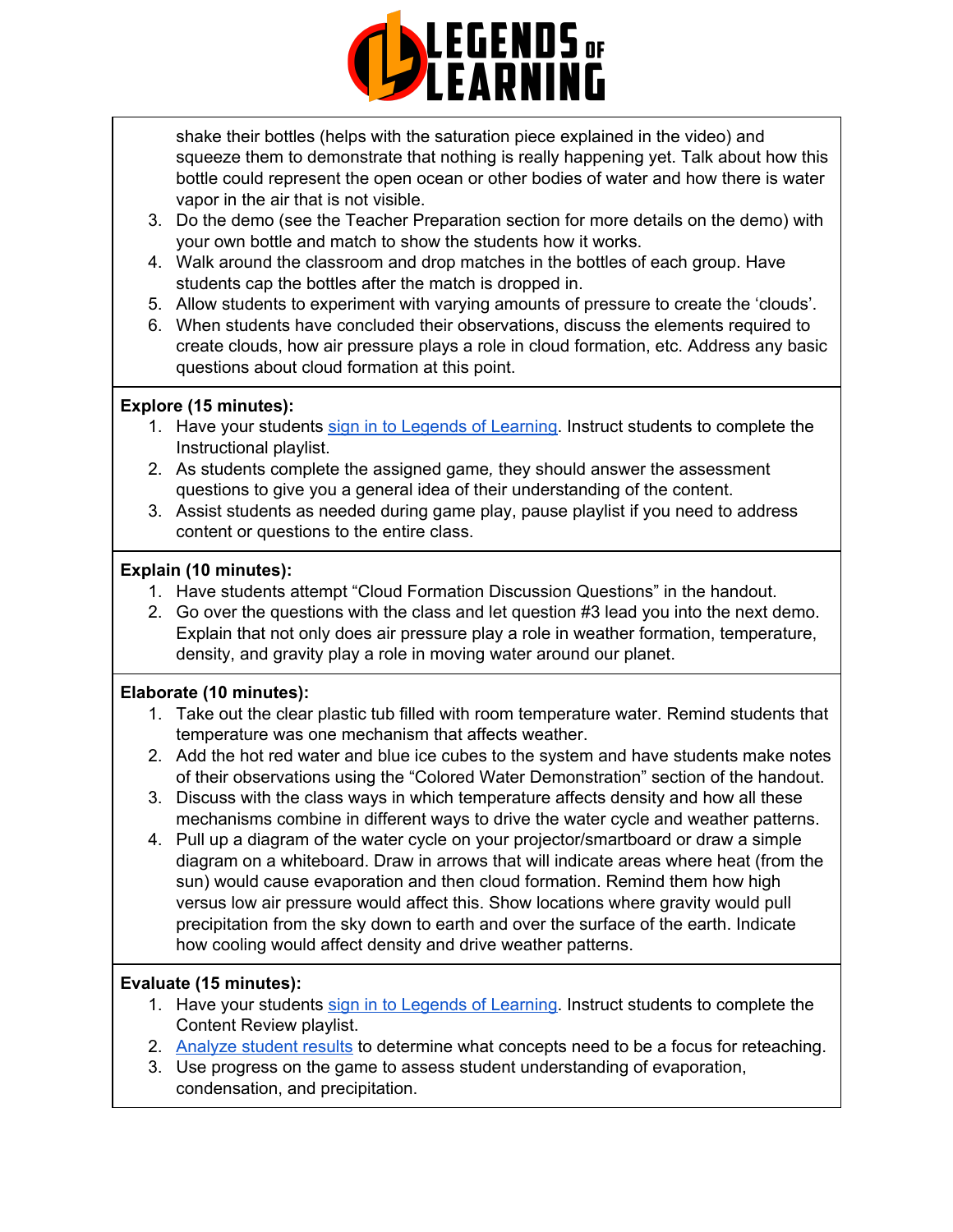

- 4. Assist students as needed during game play, pause playlist if you need to address content or questions to the entire class.
- 5. Students will complete the 'Wrap-Up' question on the Cloud Formation handout as they finish the game and prepare to leave class.

#### **Additional Lesson Strategies:**

- To use Legends for additional instruction, create a [custom](https://intercom.help/legends-of-learning/en/articles/2154910-creating-a-playlist) playlist with an [instructional](https://intercom.help/legends-of-learning/en/articles/3505828-types-of-games) [game](https://intercom.help/legends-of-learning/en/articles/3505828-types-of-games) and pre and post [assessment](https://intercom.help/legends-of-learning/en/articles/2154913-adding-assessments-to-a-playlist).
- To use Legends for a quick formative [assessment](https://intercom.help/legends-of-learning/en/articles/2154913-adding-assessments-to-a-playlist), create a 5-question assessment in a [playlist](https://intercom.help/legends-of-learning/en/articles/2154910-creating-a-playlist).
- To use Legends for a student-directed experience, create a [targeted](https://intercom.help/legends-of-learning/en/articles/3340814-targeted-freeplay) freeplay playlist.
- Encourage students to play on their own at home in Legends of Learning: [Awakening](https://intercom.help/legends-of-learning/en/articles/2425490-legends-of-learning-awakening) for a student-driven experience including avatars, battling, and quests all centered around topics they are covering in class.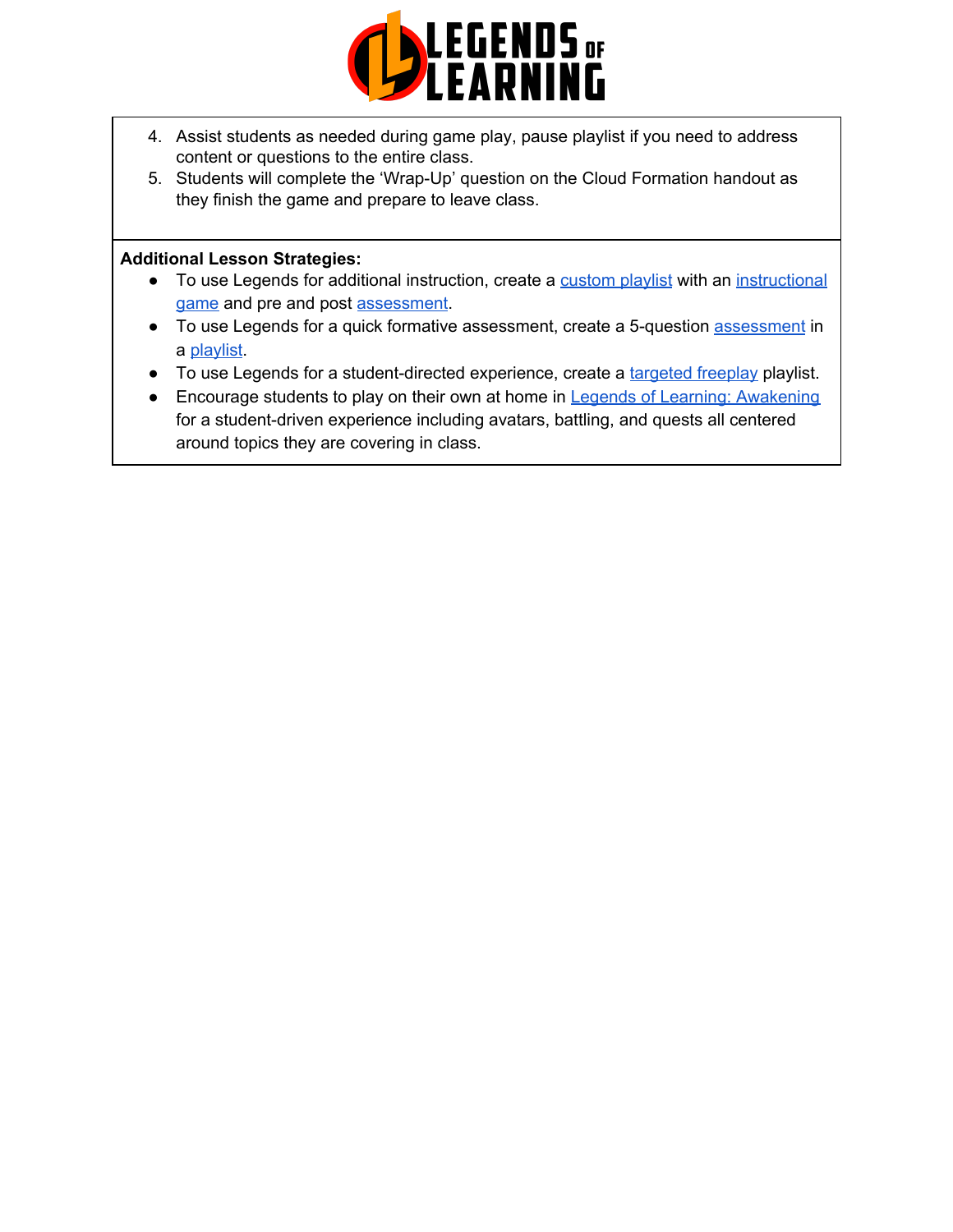

| Name: |  |
|-------|--|
|       |  |

Name: \_\_\_\_\_\_\_\_\_\_\_\_\_\_\_\_\_\_\_\_\_\_\_\_\_\_\_\_\_\_\_\_\_\_\_\_\_\_\_\_ Date: \_\_\_\_\_\_\_\_\_\_\_\_\_\_\_\_\_\_\_\_

## Cloud Formation Discussion Questions

\_\_\_\_\_\_\_\_\_\_\_\_\_\_\_\_\_\_\_\_\_\_\_\_\_\_\_\_\_\_\_\_\_\_\_\_\_\_\_\_\_\_\_\_\_\_\_\_\_\_\_\_\_\_\_\_\_\_\_\_\_\_\_\_\_\_\_\_\_\_\_\_\_\_

- 1. Why didn't clouds form the first time you squeezed the bottle? Why was smoke necessary?
- 2. Why did you need to release pressure in order for the clouds to form? How does this model relate to air pressure and cloud formation?

\_\_\_\_\_\_\_\_\_\_\_\_\_\_\_\_\_\_\_\_\_\_\_\_\_\_\_\_\_\_\_\_\_\_\_\_\_\_\_\_\_\_\_\_\_\_\_\_\_\_\_\_\_\_\_\_\_\_\_\_\_\_\_\_\_\_\_\_\_\_\_\_\_\_\_\_ \_\_\_\_\_\_\_\_\_\_\_\_\_\_\_\_\_\_\_\_\_\_\_\_\_\_\_\_\_\_\_\_\_\_\_\_\_\_\_\_\_\_\_\_\_\_\_\_\_\_\_\_\_\_\_\_\_\_\_\_\_\_\_\_\_\_\_\_\_\_\_\_\_\_\_\_ \_\_\_\_\_\_\_\_\_\_\_\_\_\_\_\_\_\_\_\_\_\_\_\_\_\_\_\_\_\_\_\_\_\_\_\_\_\_\_\_\_\_\_\_\_\_\_\_\_\_\_\_\_\_\_\_\_\_\_\_\_\_\_\_\_\_\_\_\_\_\_\_\_\_\_\_

3. We have determined that air pressure affects cloud formation, but what additional factors play a role in weather formation?

\_\_\_\_\_\_\_\_\_\_\_\_\_\_\_\_\_\_\_\_\_\_\_\_\_\_\_\_\_\_\_\_\_\_\_\_\_\_\_\_\_\_\_\_\_\_\_\_\_\_\_\_\_\_\_\_\_\_\_\_\_\_\_\_\_\_\_\_\_\_\_\_\_\_\_\_ \_\_\_\_\_\_\_\_\_\_\_\_\_\_\_\_\_\_\_\_\_\_\_\_\_\_\_\_\_\_\_\_\_\_\_\_\_\_\_\_\_\_\_\_\_\_\_\_\_\_\_\_\_\_\_\_\_\_\_\_\_\_\_\_\_\_\_\_\_\_\_\_\_\_\_\_ \_\_\_\_\_\_\_\_\_\_\_\_\_\_\_\_\_\_\_\_\_\_\_\_\_\_\_\_\_\_\_\_\_\_\_\_\_\_\_\_\_\_\_\_\_\_\_\_\_\_\_\_\_\_\_\_\_\_\_\_\_\_\_\_\_\_\_\_\_\_\_\_\_\_\_\_

## Colored Water Demonstration

\* Using colored pencils, draw what you observed in the colored water demonstration. Include colored arrows that indicate any movement of the different colored water that you observed.